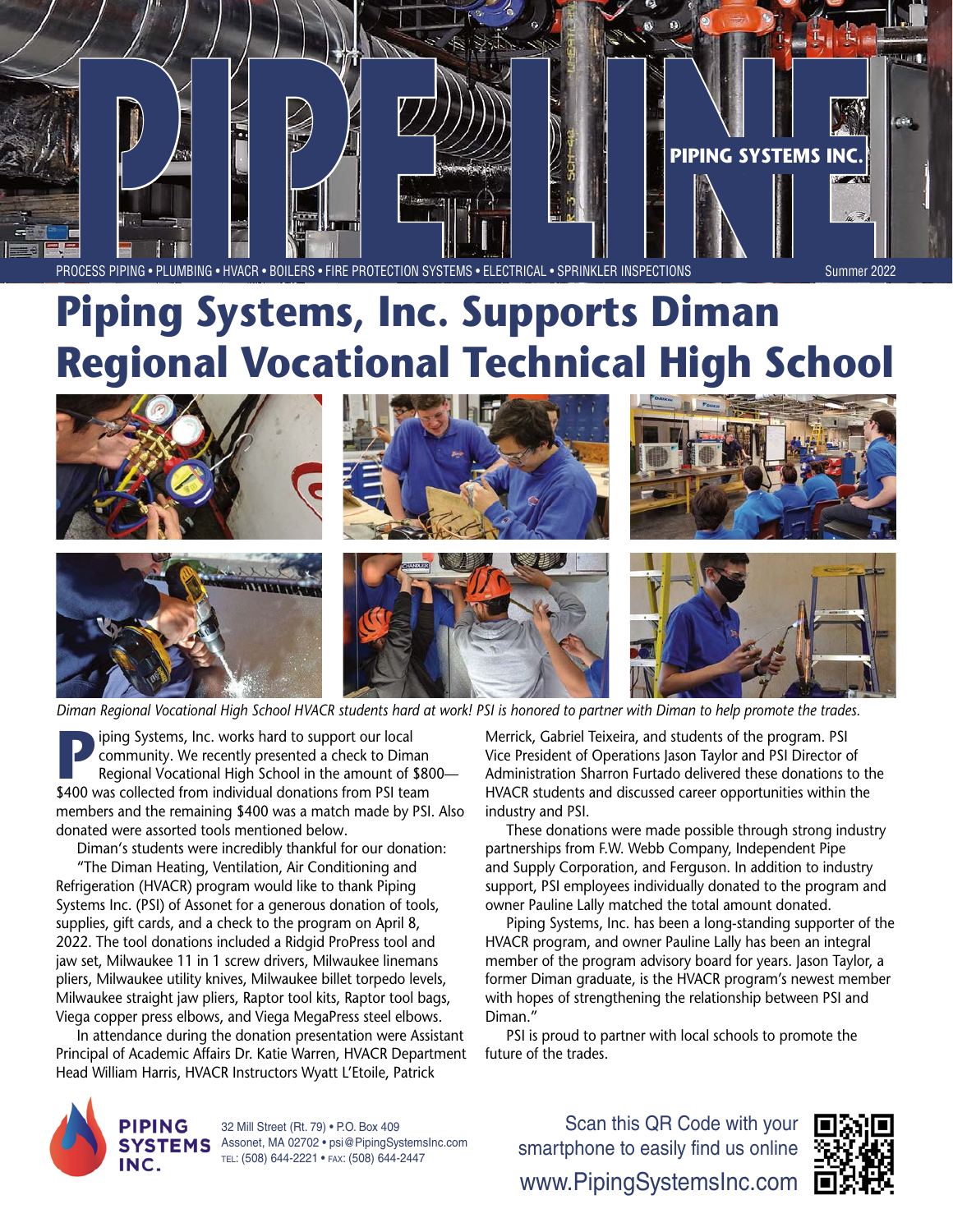### **The Mouth-Watering History Of The Lobster**

Does the thought of lobster make you salivate? Lobsters have been an important menu item in fine restaurants for years. But the pricey crustacean wasn't always so upper-crust.

Up until the 1800s, lobster was chiefly consumed by the lower classes poor, indentured servants, and people in prisons and institutions. In colonial America, there were even laws against feeding lobster to inmates more than once a week, and employment agreements often specified that servants would not have to eat lobster more than twice a week.

One reason was probably because lobsters were so abundant on the East Coast. The Plymouth pilgrims, according to some stories, could wade into the water and capture more than they wanted by hand. After great storms, so many lobsters washed ashore that they were pulverized and used as fertilizer.

It wasn't until the 19th century that New Yorkers and Bostonians developed a taste for lobsters. Commercial lobster fisheries flourished only after the development of the lobster smack, a boat with a large open holding well on deck that allowed live lobsters to be transported.

The largest lobster ever caught, by the way, was found off Nova Scotia. It was 3.5 feet long from the tip of its tail to the end of its crusher claw, and weighed 44 pounds, 6 ounces.





# **Take Charge Of Your Own Professional Development**

Your employer may offer some job-specific training, but in the long run, you're responsible for your own professional development. To keep your career skills sharp, follow this advice:

- **Read widely.** Look for books and articles (online and in print) with fresh points of view that will open your mind to new professional techniques and innovative ways of looking at the world.
- **Join up.** Look for professional organizations that relate to your job, your industry, and where you want to go in the future. Attend their meetings, volunteer to help with their events, and actively participate.
- **Network.** Joining professional organizations is one way to expand your network. Look for other ways to make meaningful contacts inside your industry and beyond. Listen to their ideas and advice.
- **Embrace technology.** Don't be a Luddite. Invest in a smartphone and other tools that the rest of the workforce is already using. Getting comfortable with the latest tech will help your mind grow more adaptable and increase your efficiency.
- **Challenge yourself.** Look for opportunities to get out of your comfort zone. Take on a stretch assignment or speak at a conference. You'll learn and grow by doing something different.

*"All of my successes have been built on my failures."*

—Benjamin Disraeli

## **How To Deliver Results On A Deadline**

Meeting deadlines shows that you take your work seriously and that you value other people's time. Even outside of work, the ability to keep your promises on time shows your commitment to doing the right thing. Here are some important tips for hitting your deadlines (without driving yourself to exhaustion):

- **Start with specifics.** What exactly is the deadline? Clarify whether "end of the week" means 5 p.m. Friday or first thing Friday morning. And hammer down the results: What does your boss want? How will he or she measure your effectiveness?
- **Negotiate.** Is the deadline realistic? Try not to accept an assignment you can't complete on time. Suggest alternative dates or work out what other tasks you should put on hold in order to give the deadline the attention it deserves.
- **Break the task down.** Take a look at what's involved and identify the individual steps you need to take in order to achieve your goal. Lay them out on a calendar in step-by-step form so you know what you've got to achieve and you can monitor your progress.
- **Get started.** Don't procrastinate on step one. Focus on beginning without getting overwhelmed by the number of steps or the magnitude of the task ahead of you.
- **Build in a buffer.** As you schedule your work, give yourself a cushion of time—mark the due date a few days ahead of the actual deadline, for example. This will help you deal with changes or last-minute emergencies.
- **Stay in contact.** Let your boss, or whomever you're accountable to, know where you are on the project. He or she will feel more confident about your abilities and you'll be able to alert the powers that be about potential roadblocks before they become fullblown crises threatening the deadline.
- **Enlist assistance.** Don't be afraid to ask for help. Your boss, a friend, or a co-worker will probably be willing to pitch in if you explain the circumstances and the stakes honestly.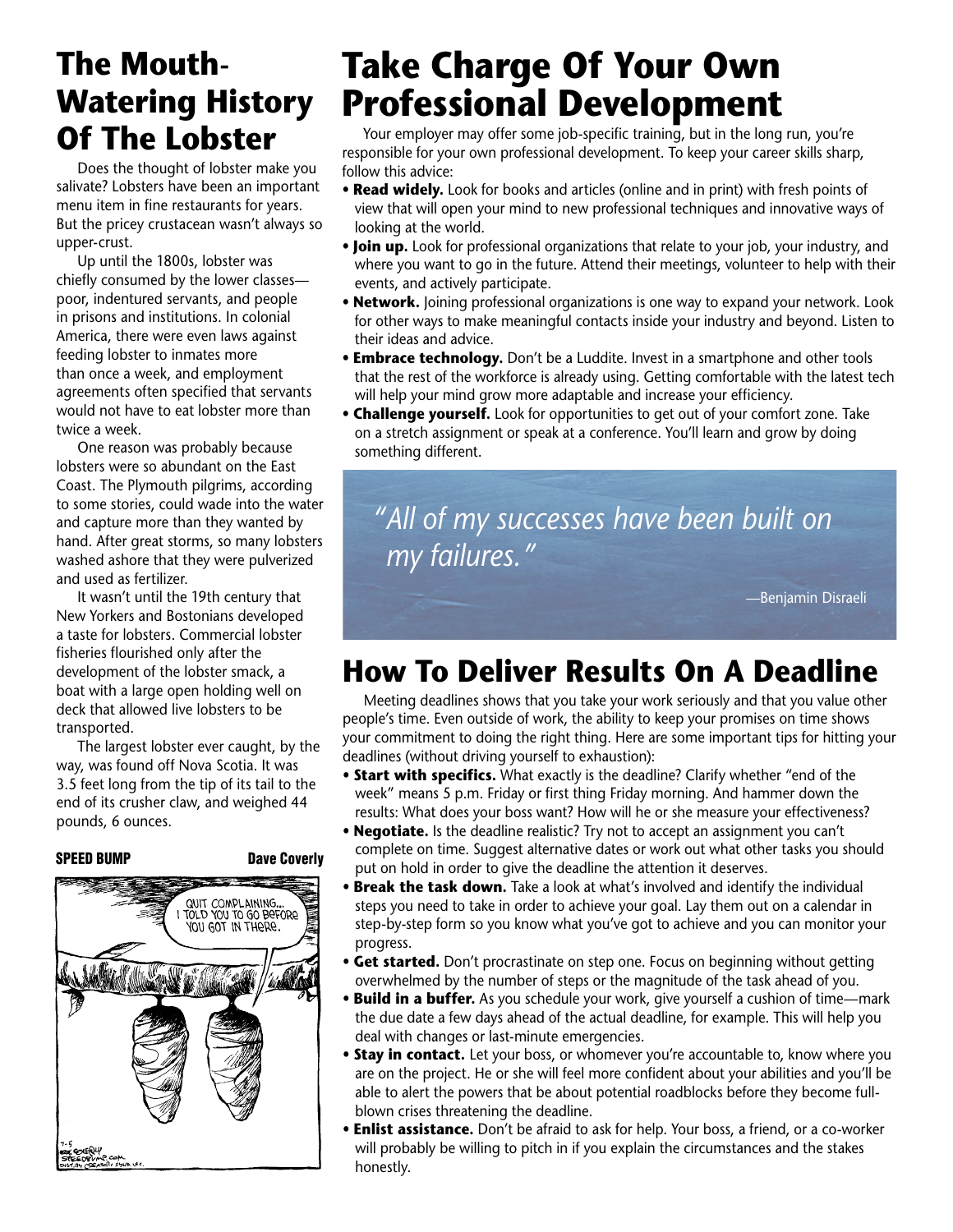## **Want To Get Ahead? Don't Wait To Be Offered That Promotion**

Most people don't want to spend their entire career in the same job, for the same pay, with the same level of responsibility. But getting promoted isn't automatic. You've got to show that you want it and that you deserve it. Here's how to prepare and position yourself for advancement:

- **Decide on what you want.** "A promotion" is nebulous. You've got to target the specific job you want so you can start working toward it. Be realistic; if you work in the mail room, you're not likely to immediately win a VP's job.
- **Do a stellar job.** The bare minimum isn't enough. You'll get noticed if you make a practice of going above and beyond your job description. Work harder than anyone else, take some initiative, and get results.
- **Be a team player.** Support your co-workers, your manager, and your organization. You've got to show that you're ready for the responsibility of leading other people, and you can't do that if you get a reputation as a lone wolf.
- **Invest in your own development.** Don't wait around for your boss to send you to a training seminar. Find out what skills you need in order to do the job your eye is on. Then go ahead and learn them. You'll show your commitment to improvement and you'll get the benefit of increasing your knowledge no matter what happens.
- **Talk to your manager.** Let your boss know that you're interested in advancement. Don't be pushy or demanding, but send the message that you're ready for more responsibility and ask what you can do to be considered for promotion.
- **Solve problems.** The best way to get noticed is to solve problems for your organization quickly and creatively. Be on the lookout for situations where you can help your colleagues and the organization with ideas and knowhow. The ability to provide useful solutions will help you stand out.

*"When you do the common things in life in an uncommon way, you will command the attention of the world."*

—George Washington Carver

# **The Internet By The Numbers**

The information superhighway (as the Internet was dubbed in the 1990s) is packed, but most of us are headed for the same few off-ramps. Here are some numbers associated with biggest, busiest destinations on the World Wide Web, from the internet data firm *Alexa*:

- **Wikipedia.** The online encyclopedia ranks sixth in U.S. traffic, and seventh globally. The average visitor spends about five minutes on the site, and about 52 percent of those visits are "bounces" (users view just one page before leaving).
- **Amazon.** Online since 1992, Amazon's users are more often female than male (55 percent versus 45 percent); about 19 percent of its visitors are referred to it by search engines. The average load time for an Amazon page is 1.783 seconds.
- **YouTube.** The second biggest search engine on the internet has three billion searches per month. Only 22 percent of YouTube visitors come from the United States.
- **Twitter.** Visitors to the 280-character posting site view an average of 3.5 unique pages per day. They spend about seven minutes on the site, with 51 seconds per page view. Around 62 percent of visitors are women.
- **Facebook.** With more than 2.9 billion monthly users, the social network is ranked second in U.S. traffic. The highest percentage of users (30 percent) are in the 45–54 age range, and 57 percent of them are female.



### **Test Your Knowledge**

- 1. What were the first modern Olympic pole vaulters' poles made of?
	- a. Plastic
	- b. Bamboo
	- c. Birch
	- d. Sugar cane
- 2. What is December's birthstone?
	- a. Garnet
	- b. Pearl
	- c. Sapphire
	- d. Turquoise
- 3. Before it was called the Big Mac, McDonald's signature sandwich went by what name?
	- a. The King
	- b. The Duke
	- c. The Aristocrat
	- d. The Royal
- 4. What color M&Ms did not exist from 1976 to 1987?
	- a. Red
	- b. Blue
	- c. Green
	- d. Yellow
- 5. Which country released the world's first Christmas postage stamp?
	- a. The United States
	- b. France
	- c. Canada
	- d. England

*ANSWERS: 1. b; 2. d; 3. c; 4. a; 5. c* 

*—Random Trivia Generator*